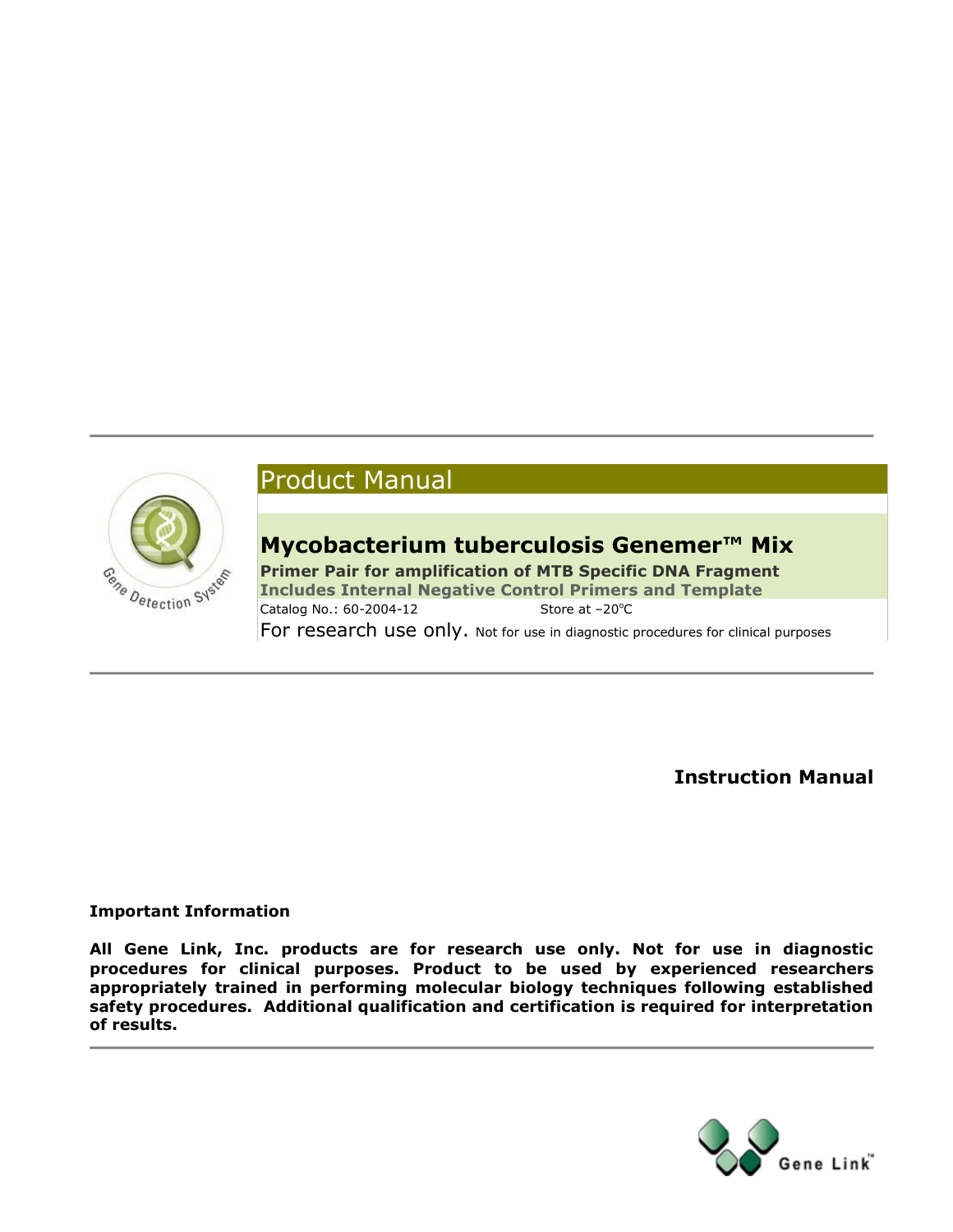### **Material supplied**

## **Mycobacterium tuberculosis GenemerTM Mix**

**Primer Pair for amplification of MTB Specific DNA Fragment Includes Internal Negative Control Primers and Template**

### **Catalog No.: 60-2004-12 200 Reactions (2 nmols)**

#### **One tube containing the following lyophilized components**

- 1. Specific Genemer<sup>™</sup> pair.
- 2. Primer pair for negative internal control.
- 3. Template for negative control amplification.

#### **Storage Instructions**

- 1. Shipped lyophilized at room temperature.
- 2. Store at  $-20^{\circ}$ C upon receipt.
- 3. Store at  $-20^{\circ}$ C after reconstitution.

| <b>Product</b>                                                                                                                                               | <b>Catalog Number</b> | <b>Size</b><br>(reactions) |
|--------------------------------------------------------------------------------------------------------------------------------------------------------------|-----------------------|----------------------------|
| Mycobacterium tuberculosis Genemer <sup>™</sup> Mix. Primer pair for specific amplification                                                                  |                       |                            |
| of a gene fragment. Includes internal negative control primer pair and template.<br>Special optimized conditions may be required for certain amplifications. | 60-2004-12            | $200$ rxns                 |

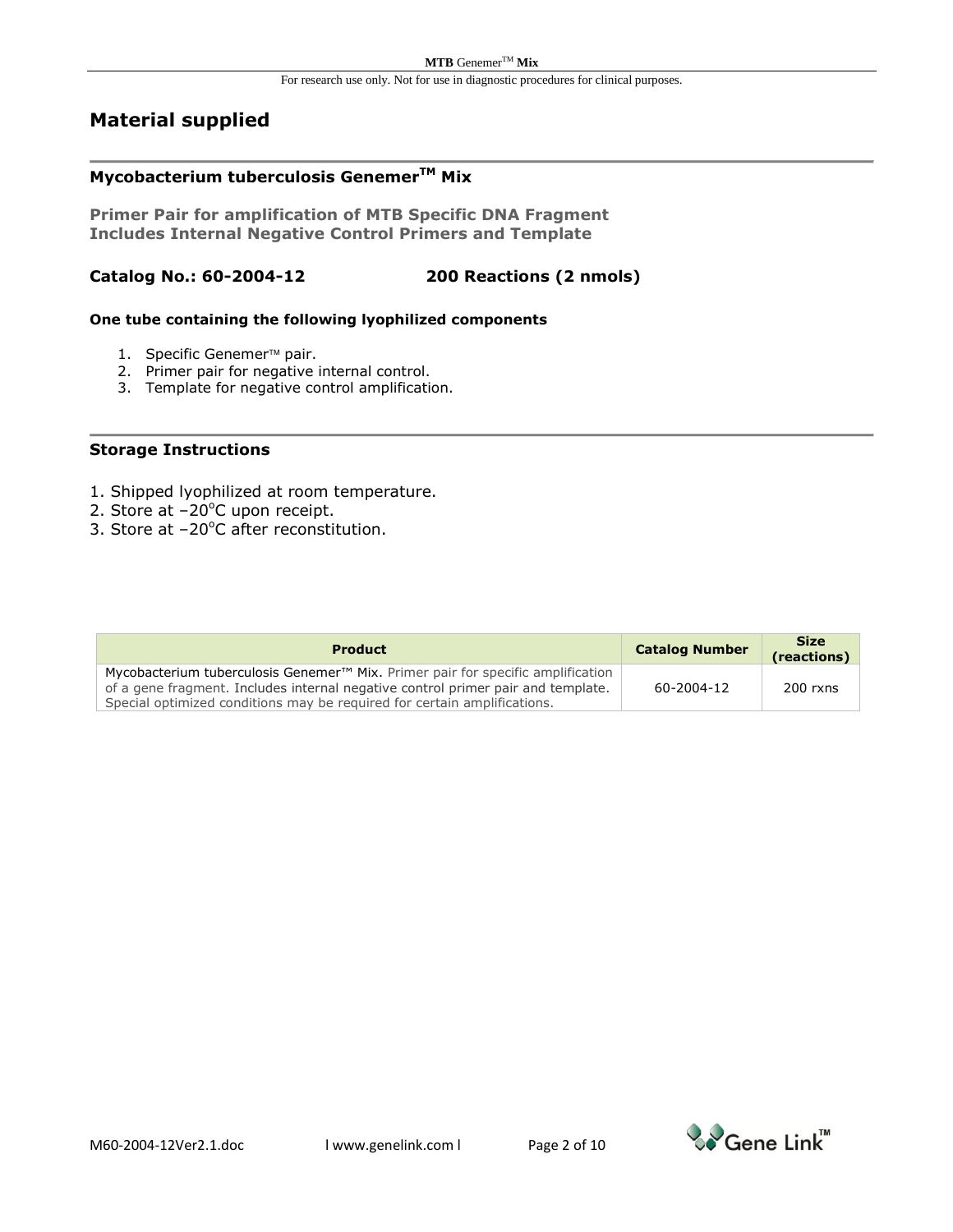### **Introduction**

TB, or tuberculosis, is a disease caused by bacteria called *Mycobacterium tuberculosis* (MTB). The bacteria can attack any part of your body, but they usually attack the lungs. TB disease was once the leading cause of death in the United States.

Tuberculosis is a chronic, cyclic disease, mainly affecting the lung and the associated lymph nodes. But depending on the immune status of the patient, the *Mycobacterium tuberculosis* bacteria can also colonize other organs. TB gets spread from person to person via aerosols. Only people with active disease are contagious. Especially in the immunosuppressed people the *Mycobacterium tuberculosis* can be reactivated and be spread over the whole body, even years after the initial infection.

TB is spread through the air from one person to another. The bacteria are put into the air when a person with TB disease of the lungs or throat coughs or sneezes. People nearby may breathe in these bacteria and become infected. People who are infected with latent TB do not feel sick, do not have any symptoms, and cannot spread TB. But they may develop TB disease at some time in the future. People with TB disease can be treated and cured if they seek medical help. Even better, people who have latent TB infection but are not yet sick can take medicine so that they will never develop TB disease.

Tuberculosis (TB) is still one of the most infectious diseases worldwide. Some two billon people, one-third of the world's population, are infected with *Mycobacterium tuberculosis*, the causative agent of tuberculosis. The incidence of tuberculosis worldwide is about eight million and about three million people die each year. The largest number of cases occurs in the Third World Countries. But tuberculosis is a reemerging disease in the industrialized nations, mainly due to the immigration of infected people and the development of drug resistant TB. Minorities like homeless, drug users and immune compromised persons are affected disproportionately.

## **Detection Methods**

Classically the detection of MTB is performed by anti tuberculin test to detect immune response against mycobacterium tuberculosis, this is a surrogate marker used to determine a possible mycobacterial infection without knowing the organ(s) involved. Skin or tuberculin test: this is usually the first test that is performed to detect an immune reaction against the MTB pathogen.

Pulmonary TB is often detected by lung X-ray. Direct examination by smear microscopy of acid-fast bacilli in the sputum/bronchio-alveolar-lavage (BAL) of a patient indicates an active and contagious form of tuberculosis. Culture of the bacteria is still the gold standard using either conventional methods or Bactech from BD. In recent years, PCR technology has been used to identify the location of myco-bacterial infection using samples from Cerebro Spinal Fluid (CSF), tissue and lymph node biopsies, urine and even blood. PCR amplification of IS6110 insertion element DNA and RT-PCR of 16sRNA studies have been initiated to detect the presence of bacteria and the presence of live bacteria respectively in any sample.

#### **Qualitative Detection System**

This system detects the presence or absence of the specific target DNA or DNA template. It is highly sensitive and gives a positive or negative result. In someone who has never been exposed to the specific pathogen a negative result would occur. On occasion, a positive result is obtained in individuals who have overcome an infection and are clinically asymptomatic. This possibly indicates that minute quantities of pathogen are sometimes present.

#### **Quantitative Detective System**

Quantitative PCR (QPCR) also termed as Real Time PCR determines the quantity of pathogen template in the sample. This system requires the use of fluorescent probe and a real time fluorescent detection system. A specialized PCR system is employed that measures the quantity of amplification at each cycle of the process. The relative amplification per cycle is directly related to the initial amount of DNA or DNA template. This system provides an indication of the number of copies of the pathogen present. This result is used to determine what is known as "viral load" or the number of copies present.

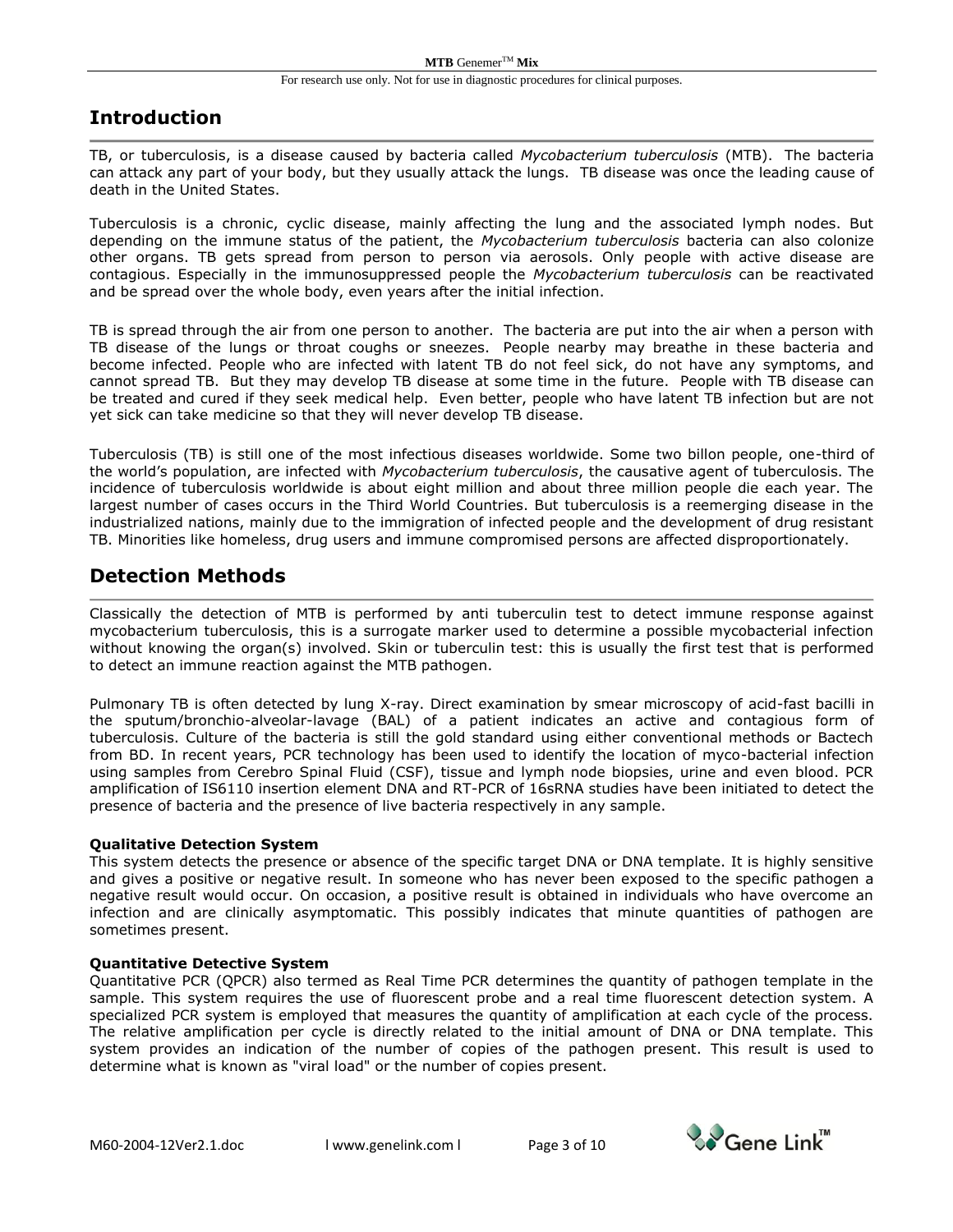### **Procedure**

#### **Genemer™ Mix Reconstitution**

The Genemer™ Mix contains primer pair for specific amplification of a gene fragment. Includes internal negative control primer pair and template. Special optimized conditions may be required for certain amplifications.

Dissolve the supplied lyophilized Genemer™ Mix in 220 µl sterile TE. The primer concentration will be approximately 10  $\mu$ M i.e. 10 pmols/ $\mu$ l.

The above reconstituted Genemer™ Mix contains internal negative control primer pair and template.

#### **Amplification and Detection**

This protocol assumes that amplification is being performed from purified DNA.

The MTB Genemer™ amplifies a 138 bp fragment.

Set up the following amplification files on a thermal cycler. Please refer to the instrument manufacturer's manual for setting up of the program.

| <b>MTB Amplification Profile</b> |                               |               |  |
|----------------------------------|-------------------------------|---------------|--|
| <b>Step</b>                      | <b>Temperature &amp; Time</b> | <b>Cycles</b> |  |
| Initial Denaturation             | 5 min at $95^{\circ}$ C       |               |  |
| Denaturation                     | 15 seconds at 94°C            |               |  |
| Annealing                        | 30 seconds at 55°C            | 30            |  |
| Extension                        | 30 seconds at 72°C            |               |  |
| Fill up                          | 7 minutes at 72°C             |               |  |
| Hold                             | Hold for infinity at 4°C      | Hold          |  |

#### **PCR\***

Amplification of target fragment DNA requires optimization using varying amounts of the template based on its abundance. Generally less than 10 ng of template is sufficient for a successful amplification. It is a good strategy initially to amplify multiple amounts for optimization. Use known positive control DNA as one sample.

#### **1. PCR Premix Preparation (PP). Label tube "PP"**

| <b>PCR Premix Preparation (PP)</b>                              |                |                                |  |  |  |
|-----------------------------------------------------------------|----------------|--------------------------------|--|--|--|
| <b>Component</b>                                                | 1 X 20 µl Rxn. | 10 X 20 µl Rxns.               |  |  |  |
| Sterile Water                                                   | $9.5$ µl       | $95$ µl                        |  |  |  |
| 10 X PCR Buffer                                                 | $1.5$ µl       | $15$ µl                        |  |  |  |
| 2.0 mM dNTP                                                     | $2 \mu l$      | $20 \mu$                       |  |  |  |
| Reconstituted Genemer <sup>™</sup> Mix                          | $1 \mu l$      | $10 \mu$                       |  |  |  |
| Tag Enzyme Mix (EM)<br>See below for preparation                | $5 \mu$        | $50$ $\mu$                     |  |  |  |
| Template DNA $(\sim 100 \text{ ng})$                            | $1-2$ µl       | Add 1-2 µl DNA to<br>each tube |  |  |  |
| <b>Total Volume</b>                                             | $20 \mu$       |                                |  |  |  |
| Keep on ice during set up. After adding template start PCR File |                |                                |  |  |  |

Always use filter barrier pipette tips to prevent cross contamination

#### Recipe

| TE Buffer pH 7.5 Composition |
|------------------------------|
| 1 X TE Buffer pH 7.5         |
| 10 mM Tris-HCl pH 7.5        |
| 1 mM EDTA                    |

Program your thermal cycler instrument with an amplification profile prior to starting the amplification protocol. Consult your appropriate instrument manufacturer's manual.

The PCR premix preparation protocol is written considering that more than one amplification reaction will be performed at the same time. If only one reaction is planned then there is no need to prepare the Taq Enzyme Mix (EM).

| $\blacksquare$ Recipe |                             |
|-----------------------|-----------------------------|
|                       | <b>Gene Link PCR Buffer</b> |
|                       | 1 X PCR Buffer              |
| 10 mM Tris-HCl pH 8.3 |                             |
| 50 mM KCI             |                             |
| 1.5 mM $MqCl2$        |                             |
| 0.001% Gelatin        |                             |

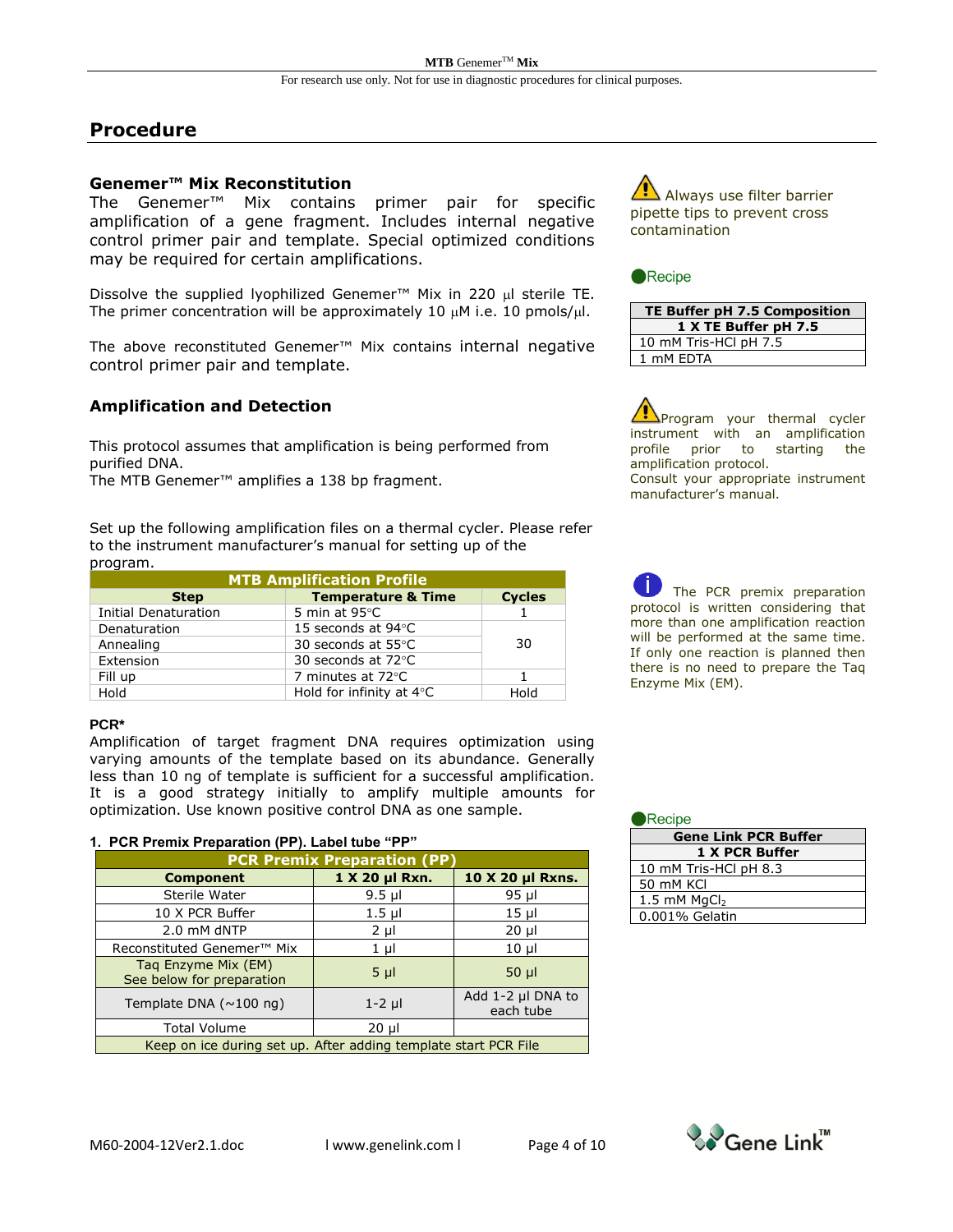#### **2. Taq Polymerase mix Preparation (EM). Label tube "EM"**

| <b>Tag Enzyme Mix Preparation (EM)</b>                 |          |         |  |  |  |
|--------------------------------------------------------|----------|---------|--|--|--|
| 10 X 20 µl Rxns.<br>1 X 20 µl Rxn.<br><b>Component</b> |          |         |  |  |  |
| Sterile Water                                          | $5 \mu$  | $50$ µl |  |  |  |
| 10 X PCR Buffer                                        | $0.5$ µl | $5 \mu$ |  |  |  |
| Tag Polymerase                                         | $0.5$ µl | 5 µl    |  |  |  |
| Add 5 µl to each reaction or to the premix as required |          |         |  |  |  |

| Recipe                    |
|---------------------------|
| 1 X TAE Buffer            |
|                           |
| 40 mM Tris-Acetate pH 7.8 |
| 1 mM FDTA                 |
|                           |

#### **Detection of amplification fragment by agarose gel electrophoresis.**

Prepare a 1.5 % agarose gel containing 1  $\mu$ g/ml ethidium bromide in TAE buffer.

- 1. Add 5 µl of 6X Orange G loading buffer to the amplified samples. Any other non-denaturing loading buffer can be substituted.
- 2. Load 10 µl of the amplified samples to the gel.
- 3. Electrophorese at 8 volts/cm for approximately 1 hour.
- 4. Visualize under UV. Obtain documentation by taking a gel picture.



Follow proper Hazardous Material Disposal procedures established by your institution.

#### Recipe

| 6X Orange G loading buffer |  |  |  |
|----------------------------|--|--|--|
|                            |  |  |  |
| 10 mM Tris-HCl pH 7.6      |  |  |  |
| 60 mM EDTA                 |  |  |  |
| 60% Glycerol               |  |  |  |
| 0.15% Orange G             |  |  |  |
| 0.03% Xylene Cyanol        |  |  |  |

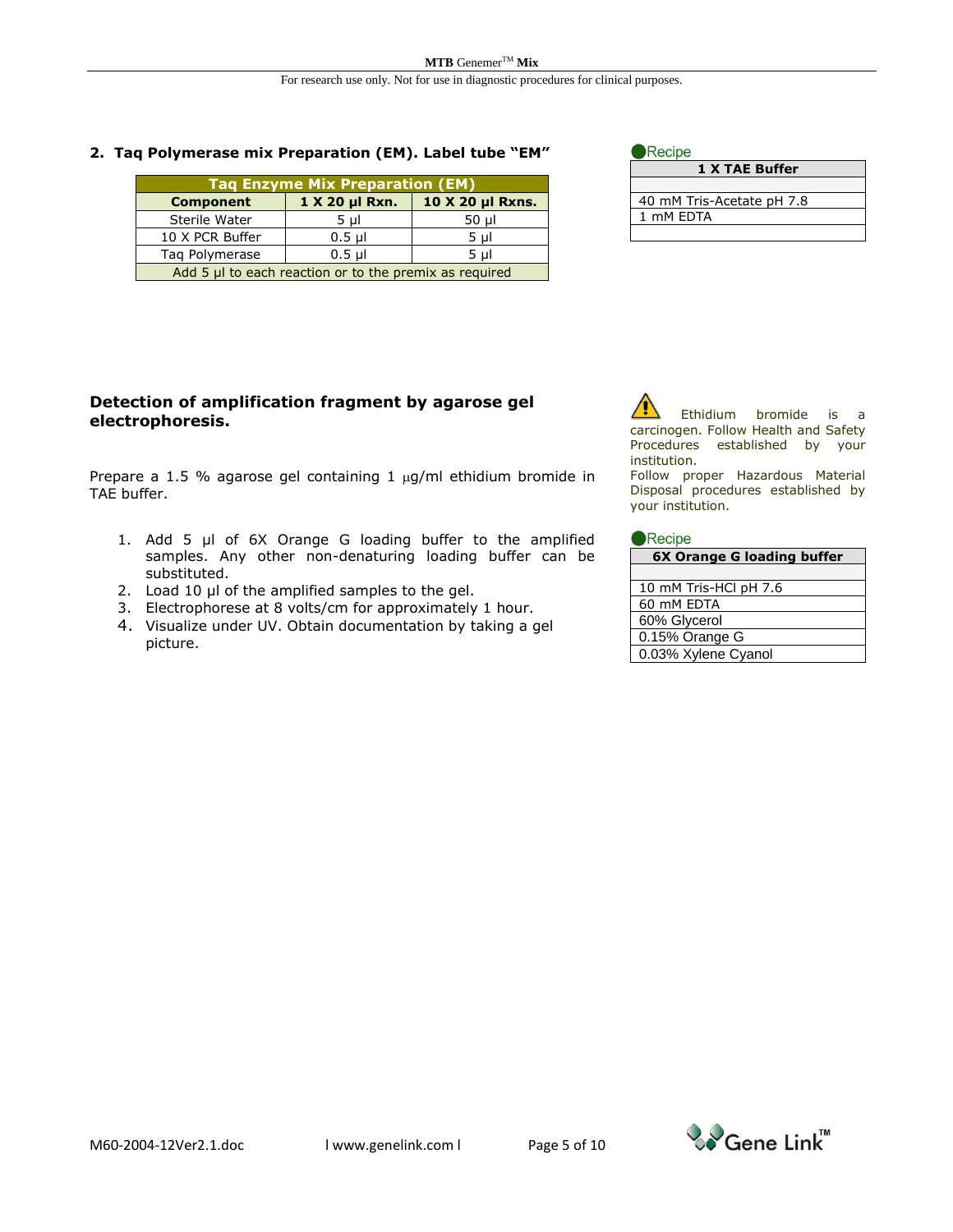### **Results and Interpretation**

Primers for negative internal control are included to verify faithful amplification protocol. The negative internal control amplification fragment is of  $\sim$ 500 bp and should be seen in all amplification reactions. The lower fragment of ~200 bp represents specific amplification from *Mycobacterium Tuberculosis* DNA. It will be present in samples having *Mycobacterium Tuberculosis* DNA template.

- 1. Two bands seen in the gel (500 bp and 200 bp): **The result is positive: report the sample as positive**
	- 2. Single band seen in the gel (500 bp):

#### **The result is negative: report the sample as negative**

Presence of *Mycobacterium Tuberculosis* is used to identify an MTB infection. These results also determine the efficacy of an ongoing antibiotic treatment, and help to identify potential drug resistant strains. However, as per the guidelines set forward by Center for Drug Control, Bacillar presence, as determined by nucleic acid tests alone should not be used to determine the patient well being. Other markers of general patient health status should be used as well to ascertain the effects of the disease.

|        | MW | <b>HIV</b><br>+ b-actin + b-actin | <b>HCV</b> | <b>HBV</b> | MTB<br>+ b-actin +b-actin | MTB <sub>16</sub> S<br>+ b-actin | b-actin<br>only | MW |
|--------|----|-----------------------------------|------------|------------|---------------------------|----------------------------------|-----------------|----|
| 1 kb   |    |                                   |            |            |                           |                                  |                 |    |
| 750 bp |    |                                   |            |            |                           |                                  |                 |    |
| 500 bp |    |                                   |            |            |                           |                                  |                 |    |
|        |    |                                   |            |            |                           |                                  |                 |    |
| 300 bp |    |                                   |            |            |                           |                                  |                 |    |
| 200 bp |    |                                   |            |            |                           |                                  |                 |    |
| 100 bp |    |                                   |            |            |                           |                                  |                 |    |
|        |    |                                   |            |            |                           |                                  |                 |    |
|        |    |                                   |            |            |                           |                                  |                 |    |

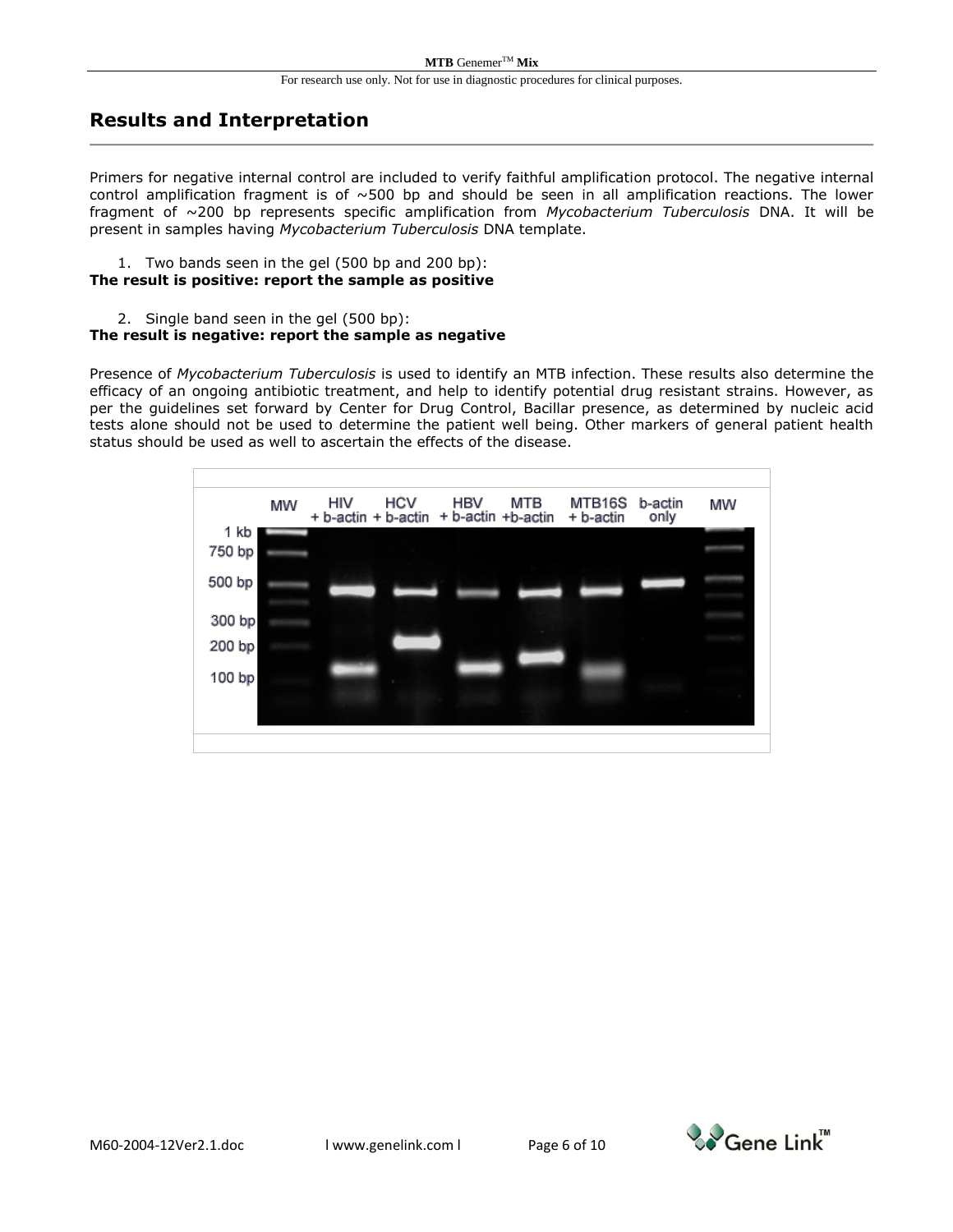# **Troubleshooting**

### **PCR/RT-PCR**

Precautions:

- 1. Infectious agents should be handled as per cautious laboratory practices protocol.
- 2. Purified nucleic acids should be amplified immediately, otherwise stored at  $-20^{\circ}$ C for DNA and  $-70^{\circ}$ C for DNA.
- 3. Always use filter barrier pipette tips to prevent cross contamination.
- 4. There should be a physical separation between the Pre-PCR and Post-PCR areas and the flow of movement of reagents and personal should always be unidirectional, i.e., always from Pre-PCR to Post-PCR and not otherwise. This will prevent the possibility of the laboratory being filled with amplicons as aerosol in air or equipment used which can contaminate potential negative samples and give false positive results.
- 5. The items of the system should be stored as recommended.

#### Troubleshooting:

- No band in the positive control
	- a. Check the PCR conditions
	- b. Check the post-reconstitution storage of the reagents
	- c. Check the post purification storage of the nucleic acids
	- d. Check the sample collection protocol
	- e. Repeat the PCR reaction after checking the above
	- Broad smear in place of sharp bands
		- a. Check the PCR conditions
			- b. Check the voltage in the agarose gel running apparatus
		- c. Repeat the PCR reaction after checking the above
- Two bands in the negative control
	- a. Cross contamination of samples/reagents
	- b. Clean the pre-PCR area with bleach followed by ethanol and water
	- c. Repeat the PCR reaction with fresh reagents

### **References**

- 1. Yeh SH, Tsai CY, Kao JH, Liu CJ, Kuo TJ, Lin MW, Huang WL, Lu SF, Jih J, Chen DS, Chen PJ. Quantification and genotyping of Mycobacterium tuberculosis in a single reaction by real-time PCR and melting curve analysis. J Hepatol. 2004 Oct;41(4):659-66.
- 2. Hanazaki K. Antiviral therapy for chronic hepatitis B: a review. Curr Drug Targets Inflamm Allergy. 2004 Mar; 3(1): 63-70. Review.
- 3. Zeuzem S. Overview of commercial MTB assays systems. Methods Mol Med. 2004; 95:3-13. Review.
- 4. Hu KQ. Occult Mycobacterium tuberculosis infection and its clinical implications. J Viral Hepat. 2002 Jul;9(4):243-57.

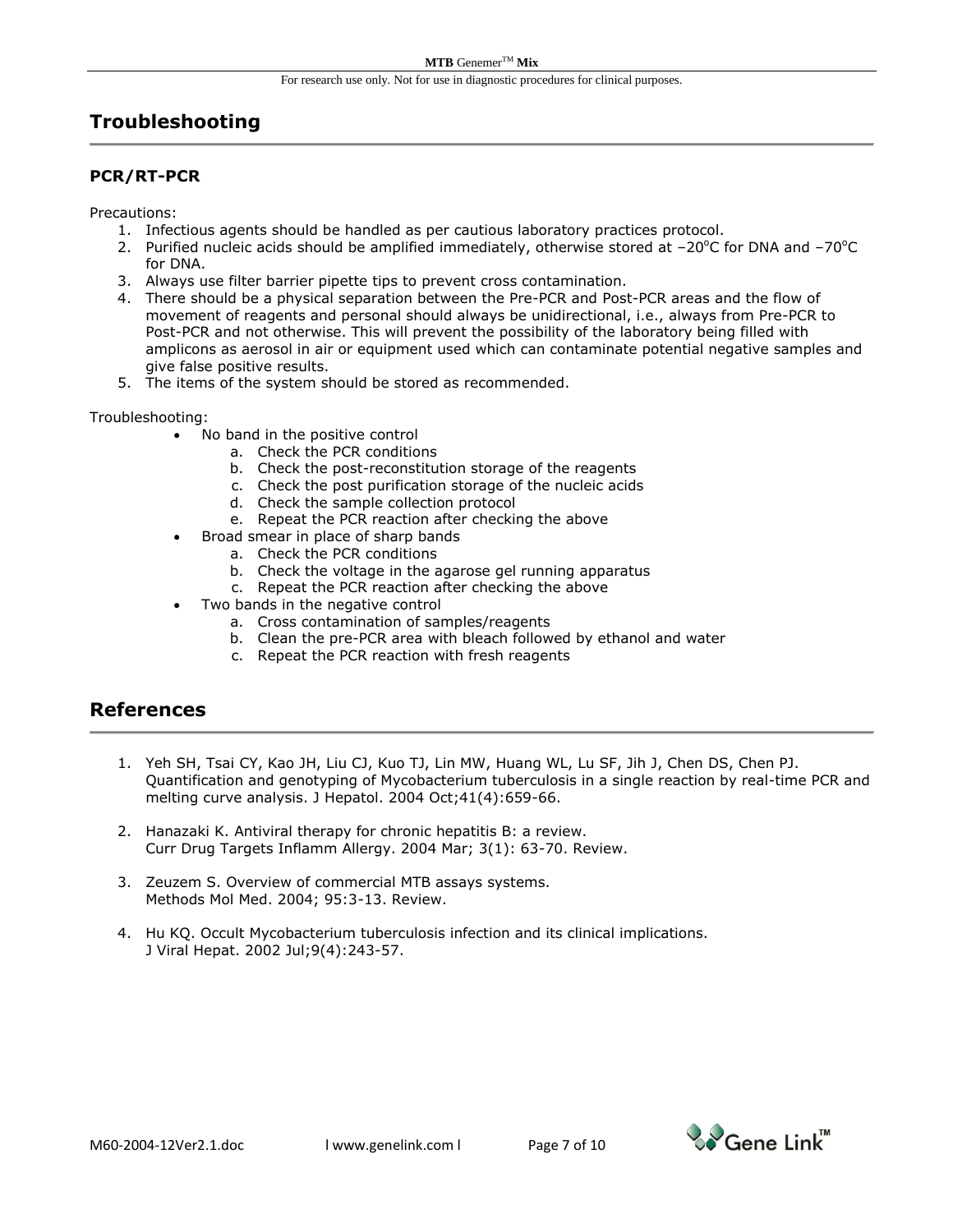### **Appendix**

#### **Pathogen DNA Extraction**

- 1. Add an equal volume of 2% (wt/vol) NaOH-1.45%(wt/vol) trisodium citrate  $2H<sub>2</sub>O$  to the sputum/BAL. Starting volume should not exceed 2 ml.
- 2. Vortex for 1 minute and incubate at RT for 20 minutes.
- 3. Centrifuge at 10,000 rpm for 15 minutes at RT.
- 4. Carefully decant the supernatant.
- 5. Add 250 µl of DNA lysis buffer and 10 µl of Glass Beads. Vortex for 1 minute and incubate at RT for 5 minutes.
- 6. Transfer all the contents into an elution tube. Incubate at  $65^{\circ}$ C for 15 minutes.
- 7. Incubate at 95°C for 5 minutes.
- 8. Incubate at room temperature (RT) for 15 minutes.
- 9. Centrifuge at 5,000 rpm for 1 minute at RT.
- 10. Discard supernatant and add 500 µl of DNA wash buffer and vortex for 1 minute. Note: It is important to completely resuspend the glass bead pellet at this step and in all subsequent steps.
- 11. Centrifuge at 5,000 rpm for 1 minute at RT. Discard supernatant and add 500 µl of DNA wash buffer and vortex for 1 minute.
- 12. Centrifuge at 5,000 rpm for 1 minute at RT.
- 13. Discard supernatant and add 35 µl of RNase free water and vortex for 1 minute.
- 14. Centrifuge at 5,000 rpm for 1 minute at RT to elute purified DNA.
- 15. Use eluted DNA for the PCR reaction.
- 16. The eluted DNA can be stored at this stage in -20 $^{\circ}$ C.

Proper pathogen sample containment and decontamination protocols should be followed. DNA extraction should be performed in a biological safety cabinet with unidirectional workflow for all procedures.

The pathogen DNA purification protocol is specific for the Omni-Pure ™ Microbial DNA Purification System; Gene Link catalog No: 40-3700-XX. Please refer to product manual for detailed information and protocol.

Other reliable purification protocol and or product can be substituted.

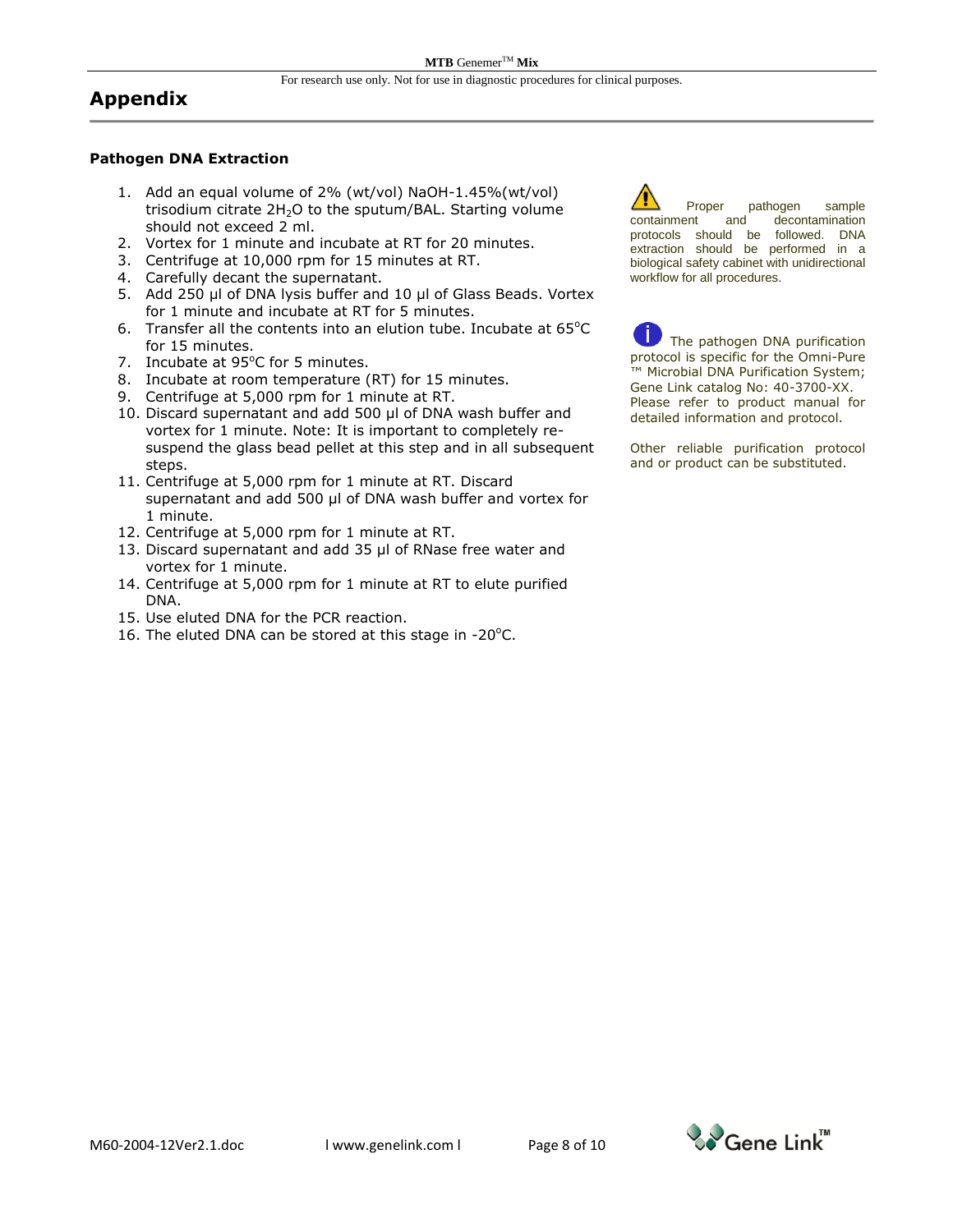#### $\mathbf{MTB}$  GenemerTM  $\mathbf{Mix}$

For research use only. Not for use in diagnostic procedures for clinical purposes.

## **Ordering Information**

**Genemer:** Primer pair for specific amplification of a gene fragment. Special optimized conditions may be required for certain amplifications.

| <b>Catalog No.</b>                                                       | <b>Product</b>                                        | $Size*$  |
|--------------------------------------------------------------------------|-------------------------------------------------------|----------|
| 60-2001-10                                                               | West Nile Virus (WNV) Genemer™                        | 10 nmols |
| $60 - 2002 - 10$                                                         | Human Immunodeficiency Virus-1 (HIV-1) Genemer™       | 10 nmols |
| 60-2003-10                                                               | Hepatitis C Virus (HCV) Genemer <sup>™</sup>          | 10 nmols |
| $60 - 2004 - 10$                                                         | Mycobacterium tuberculosis (MTB) Genemer <sup>™</sup> | 10 nmols |
| 60-2007-10                                                               | Hepatitis B Virus (HBV) Genemer <sup>™</sup>          | 10 nmols |
| *The quantity supplied is sufficient for 800 regular 20 µl PCR reactions |                                                       |          |

\*Please visit www.genelink.com for other Genemer<sup>™</sup> not listed here

Genemer<sup>™</sup> Amplification Kit: Complete easy-to-use kit for reliable genotyping of a gene fragment. Includes a specific primer pair for gene or mutation specific amplification, optimized buffers and dNTPs and in most cases, control DNA.

| CUTTLE UI DIVA.<br><b>Catalog No.</b> | <b>Product</b>                                                                  | <b>Size</b> |
|---------------------------------------|---------------------------------------------------------------------------------|-------------|
| 60-2001-11                            | West Nile Virus (WNV) Genemer™ Kit; 100 detections                              | 1 Kit       |
| 60-2001-11S                           | West Nile Virus (WNV) Genemer <sup>™</sup> Kit; 50 detections                   | 1 Kit       |
| 60-2002-11                            | Human Immunodeficiency Virus-1 (HIV-1) Genemer <sup>™</sup> Kit; 100 detections | 1 Kit       |
| 60-2002-11S                           | Human Immunodeficiency Virus-1 (HIV-1) Genemer <sup>™</sup> Kit; 50 detections  | 1 Kit       |
| 60-2003-11                            | Hepatitis C Virus (HCV) Genemer <sup>™</sup> Kit; 100 detections                | 1 Kit       |
| 60-2003-11S                           | Hepatitis C Virus (HCV) Genemer <sup>™</sup> Kit; 50 detections                 | 1 Kit       |
| 60-2004-11                            | Mycobacterium tuberculosis (MTB) Genemer <sup>™</sup> Kit; 100 detections       | 1 Kit       |
| 60-2004-11S                           | Mycobacterium tuberculosis (MTB) Genemer <sup>™</sup> Kit; 50 detections        | 1 Kit       |
| 60-2007-11                            | Hepatitis B Virus (HBV) Genemer <sup>™</sup> Kit; 100 detections                | 1 Kit       |
| 60-2007-11S                           | Hepatitis B Virus (HBV) Genemer <sup>™</sup> Kit; 50 detections                 | 1 Kit       |
|                                       | *20 µl PCR reaction volume                                                      |             |

\*Please visit www.genelink.com for other Genemer™ Control DNA not listed here

Genemer<sup>™</sup> Mix: Primer pair for specific amplification of a gene fragment. Includes internal negative control primer pair and template. Special optimized conditions may be required for certain amplifications.

| <b>Catalog No.</b>                                                | <b>Product</b>                                                  | $Size*$       |  |
|-------------------------------------------------------------------|-----------------------------------------------------------------|---------------|--|
| 60-2001-12                                                        | West Nile Virus (WNV) Genemer <sup>™</sup> Mix                  | 200 reactions |  |
| $60 - 2002 - 12$                                                  | Human Immunodeficiency Virus-1 (HIV-1) Genemer <sup>™</sup> Mix | 200 reactions |  |
| 60-2003-12                                                        | Hepatitis C Virus (HCV) Genemer <sup>™</sup> Mix                | 200 reactions |  |
| $60 - 2004 - 12$                                                  | Mycobacterium tuberculosis (MTB) Genemer <sup>™</sup> Mix       | 200 reactions |  |
| 60-2007-12                                                        | Hepatitis B Virus (HBV) Genemer <sup>™</sup> Mix                | 200 reactions |  |
| *20 µl PCR reaction volume                                        |                                                                 |               |  |
| *Please visit www.genelink.com for other Genemer™ not listed here |                                                                 |               |  |

Genemer<sup>™</sup> Control DNA: Cloned fragment of a particular gene for use with gene or mutation specific Genemer<sup>™</sup> products. They are ideal genotyping templates for optimizing and performing control amplification with unknown DNA.

| <b>Catalog No.</b>                                                     | <b>Product</b>                                                          | <b>Size</b> |  |
|------------------------------------------------------------------------|-------------------------------------------------------------------------|-------------|--|
| 60-2001-06                                                             | West Nile Virus (WNV) Genemer™ Control DNA                              | 500 ng      |  |
| $60 - 2002 - 06$                                                       | Human Immunodeficiency Virus-1 (HIV-1) Genemer <sup>™</sup> Control DNA | 500 $nq$    |  |
| 60-2003-06                                                             | Hepatitis C Virus (HCV) Genemer <sup>™</sup> Control DNA                | 500 ng      |  |
| 60-2004-06                                                             | Mycobacterium tuberculosis (MTB) Genemer <sup>™</sup> Control DNA       | 500 ng      |  |
| 60-2007-06                                                             | Hepatitis B Virus (HBV) Genemer <sup>™</sup> Control DNA                | 500 ng      |  |
| *Please visit www.genelink.com for other Genemer™ Kits not listed here |                                                                         |             |  |